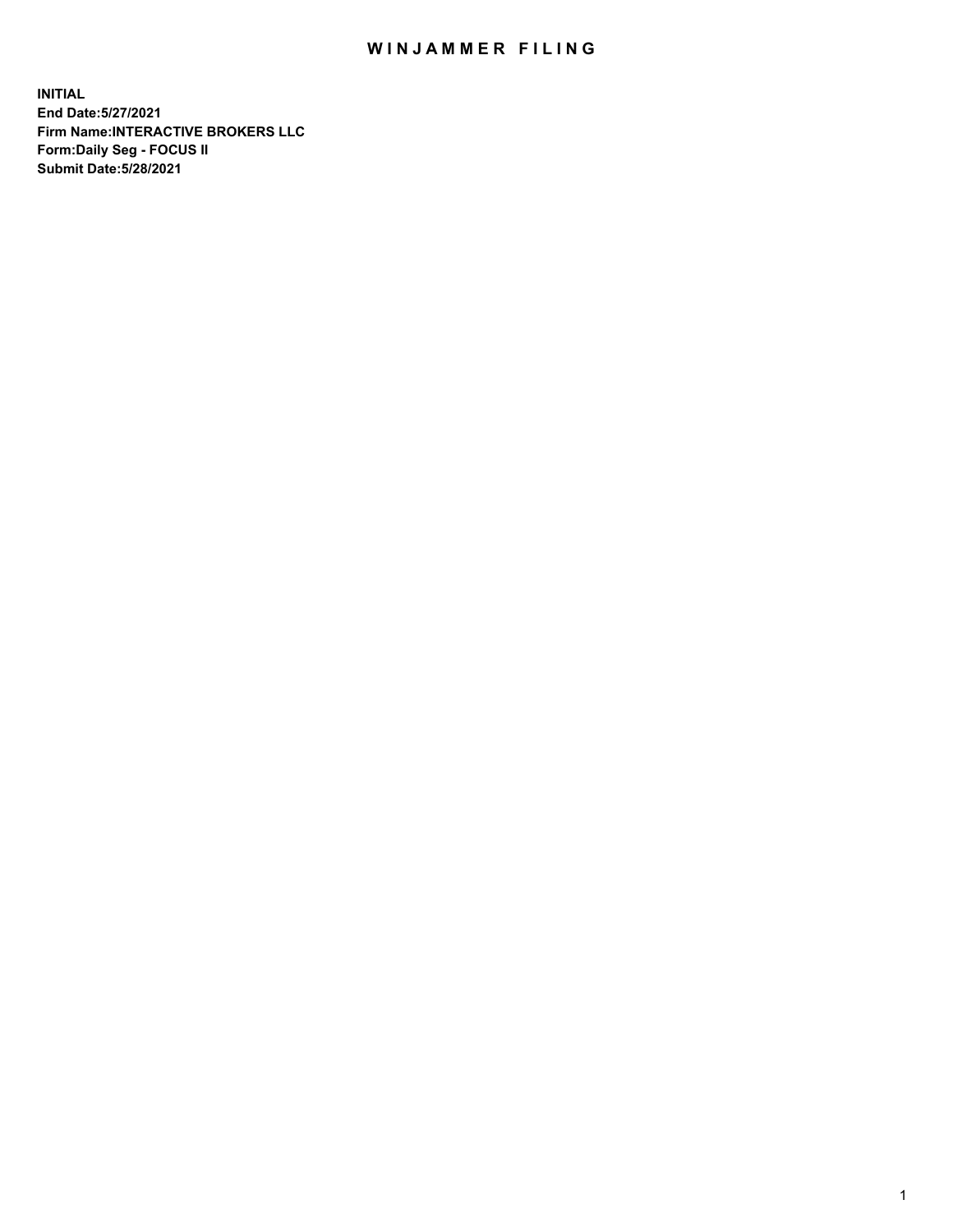**INITIAL End Date:5/27/2021 Firm Name:INTERACTIVE BROKERS LLC Form:Daily Seg - FOCUS II Submit Date:5/28/2021 Daily Segregation - Cover Page**

| Name of Company                                                                                                                                                                                                                                                                                                                | <b>INTERACTIVE BROKERS LLC</b>                                                   |  |
|--------------------------------------------------------------------------------------------------------------------------------------------------------------------------------------------------------------------------------------------------------------------------------------------------------------------------------|----------------------------------------------------------------------------------|--|
| <b>Contact Name</b>                                                                                                                                                                                                                                                                                                            | James Menicucci                                                                  |  |
| <b>Contact Phone Number</b>                                                                                                                                                                                                                                                                                                    | 203-618-8085                                                                     |  |
| <b>Contact Email Address</b>                                                                                                                                                                                                                                                                                                   | jmenicucci@interactivebrokers.c<br>om                                            |  |
| FCM's Customer Segregated Funds Residual Interest Target (choose one):<br>a. Minimum dollar amount: ; or<br>b. Minimum percentage of customer segregated funds required:% ; or<br>c. Dollar amount range between: and; or<br>d. Percentage range of customer segregated funds required between:% and%.                         | <u>0</u><br>$\overline{\mathbf{0}}$<br>155,000,000 245,000,000<br>0 <sub>0</sub> |  |
| FCM's Customer Secured Amount Funds Residual Interest Target (choose one):<br>a. Minimum dollar amount: ; or<br>b. Minimum percentage of customer secured funds required:% ; or<br>c. Dollar amount range between: and; or<br>d. Percentage range of customer secured funds required between:% and%.                           | <u>0</u><br>$\overline{\mathbf{0}}$<br>80,000,000 120,000,000<br>0 <sub>0</sub>  |  |
| FCM's Cleared Swaps Customer Collateral Residual Interest Target (choose one):<br>a. Minimum dollar amount: ; or<br>b. Minimum percentage of cleared swaps customer collateral required:% ; or<br>c. Dollar amount range between: and; or<br>d. Percentage range of cleared swaps customer collateral required between:% and%. | <u>0</u><br>$\underline{\mathbf{0}}$<br>0 <sub>0</sub><br>0 <sub>0</sub>         |  |

Attach supporting documents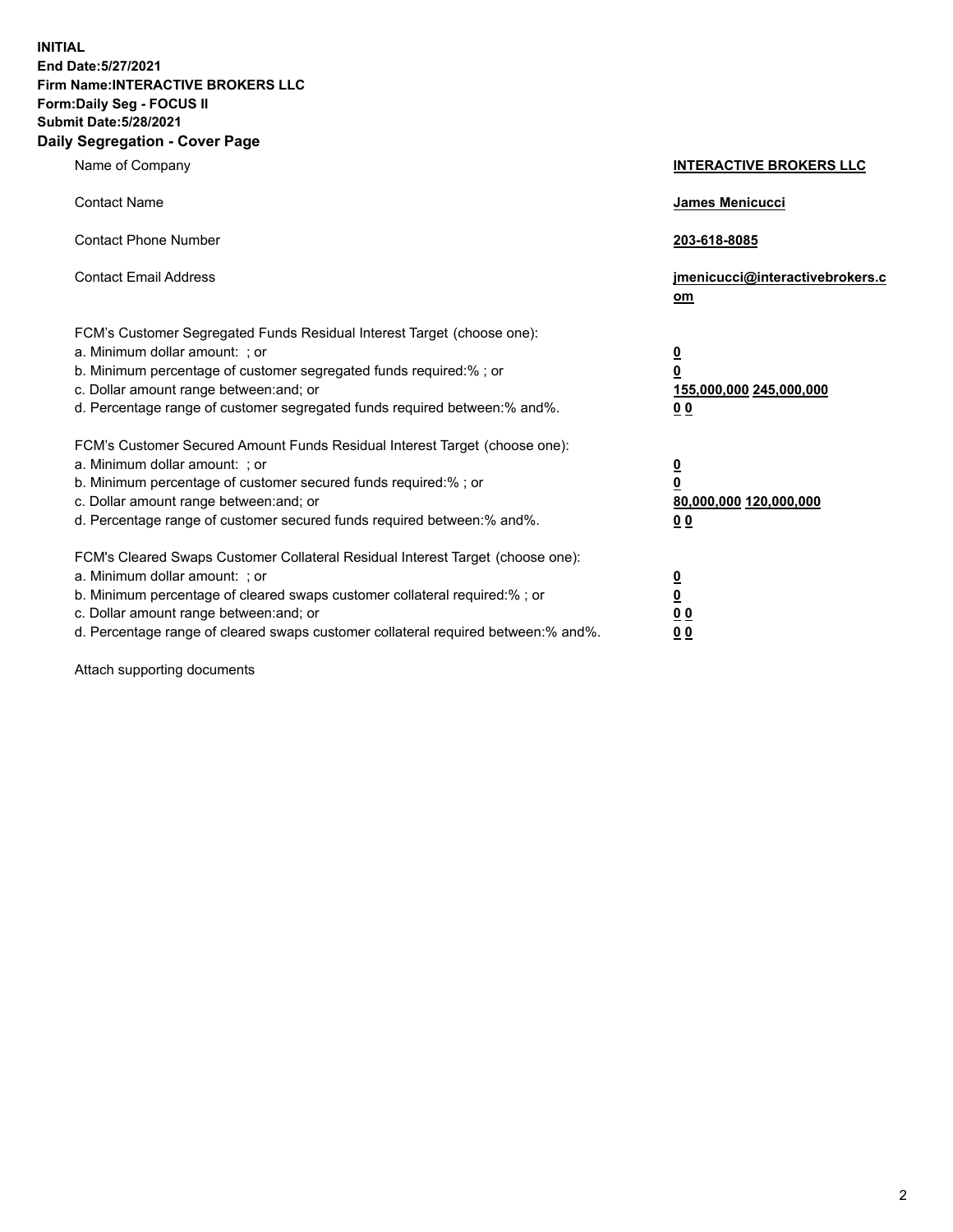**INITIAL End Date:5/27/2021 Firm Name:INTERACTIVE BROKERS LLC Form:Daily Seg - FOCUS II Submit Date:5/28/2021 Daily Segregation - Secured Amounts**

## Foreign Futures and Foreign Options Secured Amounts Amount required to be set aside pursuant to law, rule or regulation of a foreign government or a rule of a self-regulatory organization authorized thereunder **0** [7305] 1. Net ledger balance - Foreign Futures and Foreign Option Trading - All Customers A. Cash **501,604,663** [7315] B. Securities (at market) **0** [7317] 2. Net unrealized profit (loss) in open futures contracts traded on a foreign board of trade **26,621,633** [7325] 3. Exchange traded options a. Market value of open option contracts purchased on a foreign board of trade **102,403** [7335] b. Market value of open contracts granted (sold) on a foreign board of trade **-7,261** [7337] 4. Net equity (deficit) (add lines 1. 2. and 3.) **528,321,438** [7345] 5. Account liquidating to a deficit and account with a debit balances - gross amount **4,911** [7351] Less: amount offset by customer owned securities **0** [7352] **4,911** [7354] 6. Amount required to be set aside as the secured amount - Net Liquidating Equity Method (add lines 4 and 5) **528,326,349** [7355] 7. Greater of amount required to be set aside pursuant to foreign jurisdiction (above) or line 6. **528,326,349** [7360] FUNDS DEPOSITED IN SEPARATE REGULATION 30.7 ACCOUNTS 1. Cash in banks A. Banks located in the United States **100,848,364** [7500] B. Other banks qualified under Regulation 30.7 **0** [7520] **100,848,364** [7530] 2. Securities A. In safekeeping with banks located in the United States **300,000,000** [7540] B. In safekeeping with other banks qualified under Regulation 30.7 **0** [7560] **300,000,000** [7570] 3. Equities with registered futures commission merchants A. Cash **0** [7580] B. Securities **0** [7590] C. Unrealized gain (loss) on open futures contracts **0** [7600] D. Value of long option contracts **0** [7610] E. Value of short option contracts **0** [7615] **0** [7620] 4. Amounts held by clearing organizations of foreign boards of trade A. Cash **0** [7640] B. Securities **0** [7650] C. Amount due to (from) clearing organization - daily variation **0** [7660] D. Value of long option contracts **0** [7670] E. Value of short option contracts **0** [7675] **0** [7680] 5. Amounts held by members of foreign boards of trade A. Cash **252,240,568** [7700] B. Securities **0** [7710] C. Unrealized gain (loss) on open futures contracts **13,156,765** [7720] D. Value of long option contracts **102,403** [7730] E. Value of short option contracts **-7,261** [7735] **265,492,475** [7740] 6. Amounts with other depositories designated by a foreign board of trade **0** [7760] 7. Segregated funds on hand **0** [7765] 8. Total funds in separate section 30.7 accounts **666,340,839** [7770] 9. Excess (deficiency) Set Aside for Secured Amount (subtract line 7 Secured Statement Page 1 from Line 8) **138,014,490** [7380] 10. Management Target Amount for Excess funds in separate section 30.7 accounts **80,000,000** [7780] 11. Excess (deficiency) funds in separate 30.7 accounts over (under) Management Target **58,014,490** [7785]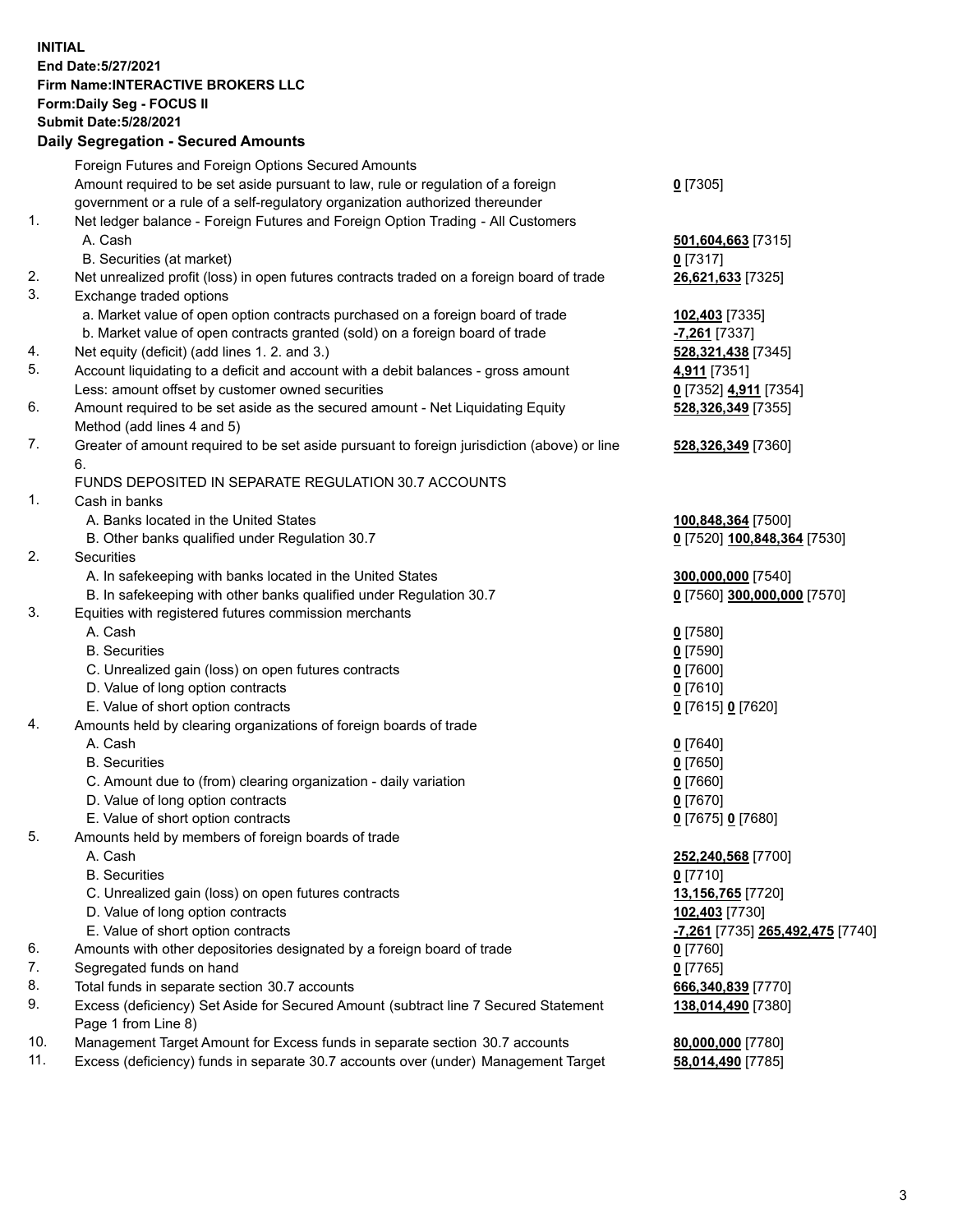**INITIAL End Date:5/27/2021 Firm Name:INTERACTIVE BROKERS LLC Form:Daily Seg - FOCUS II Submit Date:5/28/2021 Daily Segregation - Segregation Statement** SEGREGATION REQUIREMENTS(Section 4d(2) of the CEAct) 1. Net ledger balance A. Cash **6,778,962,478** [7010] B. Securities (at market) **0** [7020] 2. Net unrealized profit (loss) in open futures contracts traded on a contract market **305,554,820** [7030] 3. Exchange traded options A. Add market value of open option contracts purchased on a contract market **306,626,694** [7032] B. Deduct market value of open option contracts granted (sold) on a contract market **-233,830,311** [7033] 4. Net equity (deficit) (add lines 1, 2 and 3) **7,157,313,681** [7040] 5. Accounts liquidating to a deficit and accounts with debit balances - gross amount **1,368,747** [7045] Less: amount offset by customer securities **0** [7047] **1,368,747** [7050] 6. Amount required to be segregated (add lines 4 and 5) **7,158,682,428** [7060] FUNDS IN SEGREGATED ACCOUNTS 7. Deposited in segregated funds bank accounts A. Cash **1,707,544,044** [7070] B. Securities representing investments of customers' funds (at market) **3,248,506,000** [7080] C. Securities held for particular customers or option customers in lieu of cash (at market) **0** [7090] 8. Margins on deposit with derivatives clearing organizations of contract markets A. Cash **1,984,862,665** [7100] B. Securities representing investments of customers' funds (at market) **373,155,276** [7110] C. Securities held for particular customers or option customers in lieu of cash (at market) **0** [7120] 9. Net settlement from (to) derivatives clearing organizations of contract markets **18,255,497** [7130] 10. Exchange traded options A. Value of open long option contracts **306,732,915** [7132] B. Value of open short option contracts **-234,187,009** [7133] 11. Net equities with other FCMs A. Net liquidating equity **0** [7140] B. Securities representing investments of customers' funds (at market) **0** [7160] C. Securities held for particular customers or option customers in lieu of cash (at market) **0** [7170] 12. Segregated funds on hand **0** [7150] 13. Total amount in segregation (add lines 7 through 12) **7,404,869,388** [7180] 14. Excess (deficiency) funds in segregation (subtract line 6 from line 13) **246,186,960** [7190] 15. Management Target Amount for Excess funds in segregation **155,000,000** [7194] **91,186,960** [7198]

16. Excess (deficiency) funds in segregation over (under) Management Target Amount Excess